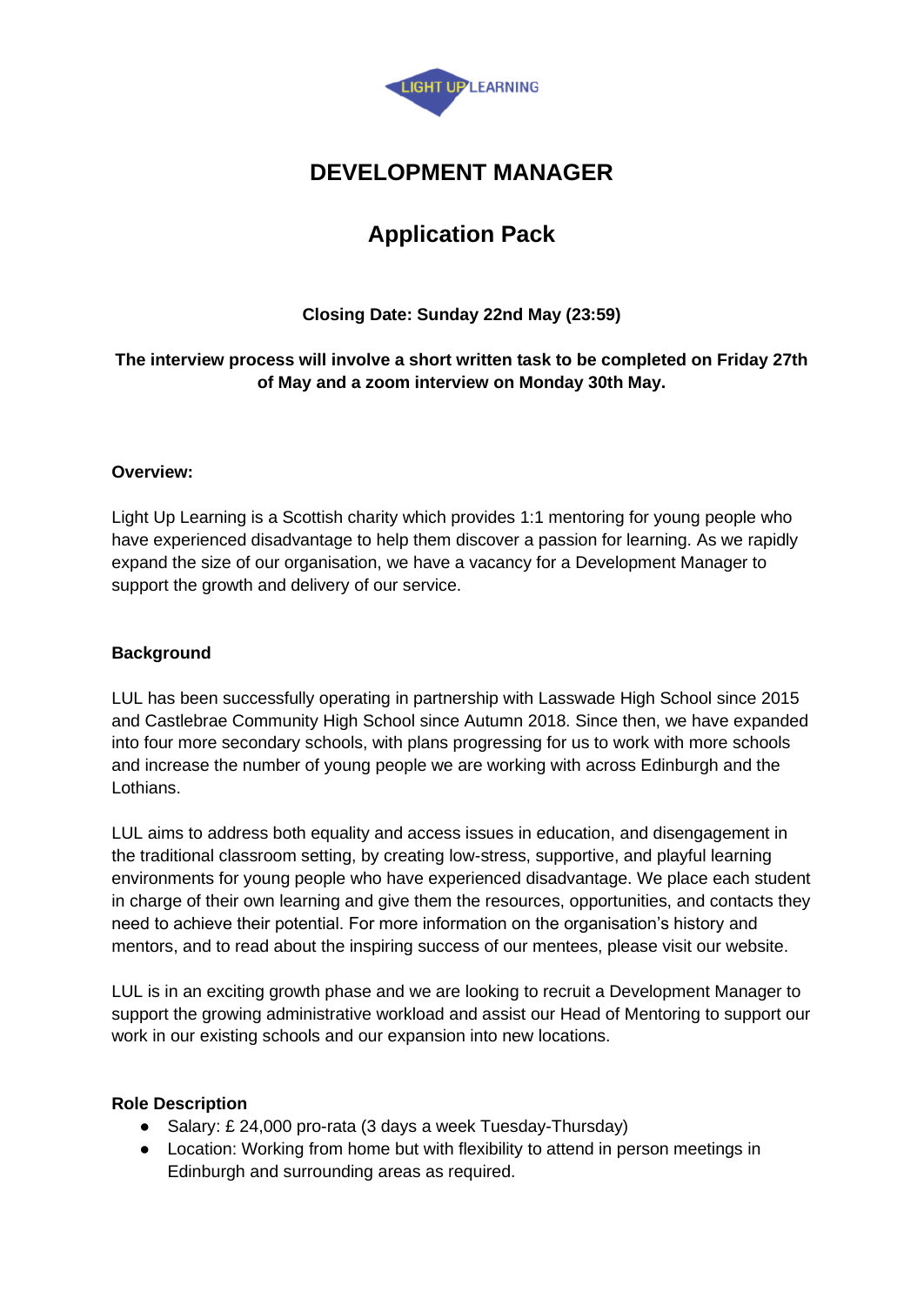- Hours: 22.5 hours per week (7.5 hours Tues/Wed/Thu)
- Probationary period: 3 months
- Pension: auto-enrolment
- Duration: Initially the post is for a one year fixed term contract with funding being sought to extend.

As this post may involve occasional meetings with young people, you will be required to obtain PVG scheme membership through Disclosure Scotland if successful at interview. We will process this for you: employment will be confirmed after successful completion of this and any other necessary checks, including references.

#### **JOB DESCRIPTION**

The Development Manager role will support the growing administrative workload at Light Up Learning created by our expanding network of schools and will assist the Head of Mentoring and Operations in the day-to-day running of the organisation. The Development Manager will also play a key role in our grant management and fundraising, as well as assisting with our ongoing evaluation processes.

#### **The Development Manager will have four key areas of responsibility:**

- Administration: Supporting with the day-to-day administration of the organisation as well as managing and maintaining records of our service take up and evaluation.
- Fundraising: Supporting with fundraising efforts and grant management, including maintaining records, communicating with funders, gathering information for funding bids and monitoring targets.
- Development: Working with the wider Light Up Learning team to achieve our long-term strategy by providing support with events, networking, recruitment and assisting with communication with new partner schools.
- Financial: Assisting with the financial management of the organisation including supporting our processes for invoices and expense claims and providing information for our annual accounts and budget.

The main tasks associated with each area are detailed below.

#### **1. Administration**

- To take responsibility for the management and monitoring of our session record system, ensuring that we have consistent documentation of all sessions offered to and taken up by students at our partner schools.
- To maintain our service user records and undertake office administration including inputting new records, updating current records and flagging up any missing data to the relevant school team.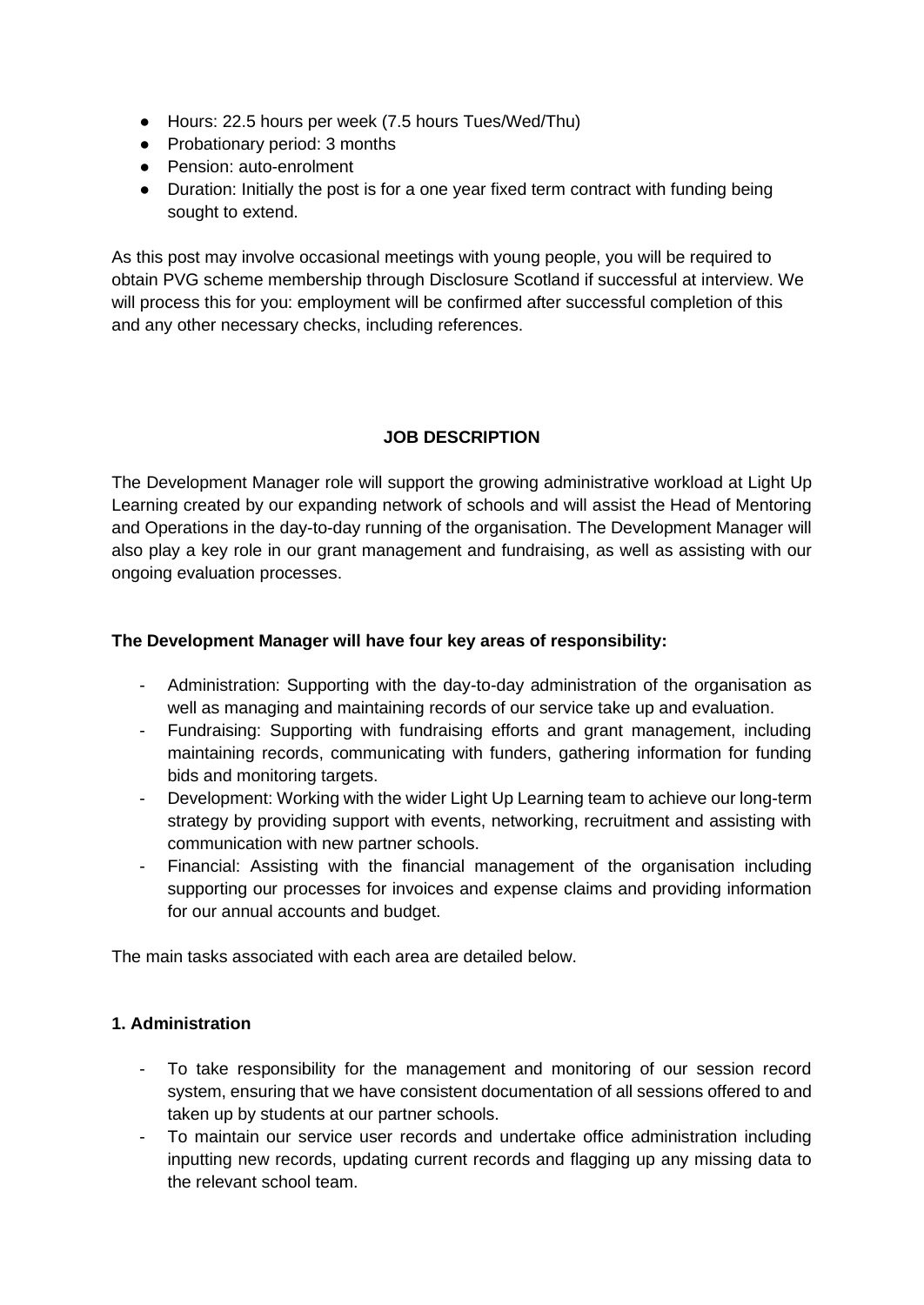- To provide reports on project activities and outcomes as required, including for grant reporting purposes.
- To support with the collection of paperwork for new students and mentors.
- To assist with data protection compliance within the organisation.

## **2. Fundraising**

- To work collaboratively with the wider team on all fundraising activity.
- To maintain accurate records of individual donors, trusts and grants on our funding database.
- To manage our stakeholder records to ensure that these are kept updated and reports are made to funders in a timely manner.
- To monitor targets for restricted funds and assist the Head of Mentoring and Operations with interim reports.
- To provide administrative support for fundraising campaigns, including printing and posting materials and answering queries from external fundraisers.

## **3. Development**

- To provide administrative support for Light Up Learning events.
- To provide administrative support for the recruitment of new mentors.
- To contribute to the expansion of Light Up Learning's programme in line with our 3 year strategy.
- To work with the Head of Mentoring and Operations to build relationships with new partner schools.
- To assist with developing and maintaining relationships with schools, including meeting with key school staff members, and acting as a representative for LUL.

## **4. Financial**

- To assist with processing day to day staff expenses.
- To be responsible for managing and maintaining our invoice filing system.
- To provide financial reports for funders, staff and board members as required.
- To assist with the annual accounts, providing information from our recording systems as required.
- To assist with budgeting for new projects and services, including for trust and grant applications.

## **5. Other**

- Any other tasks as required by the organisation.